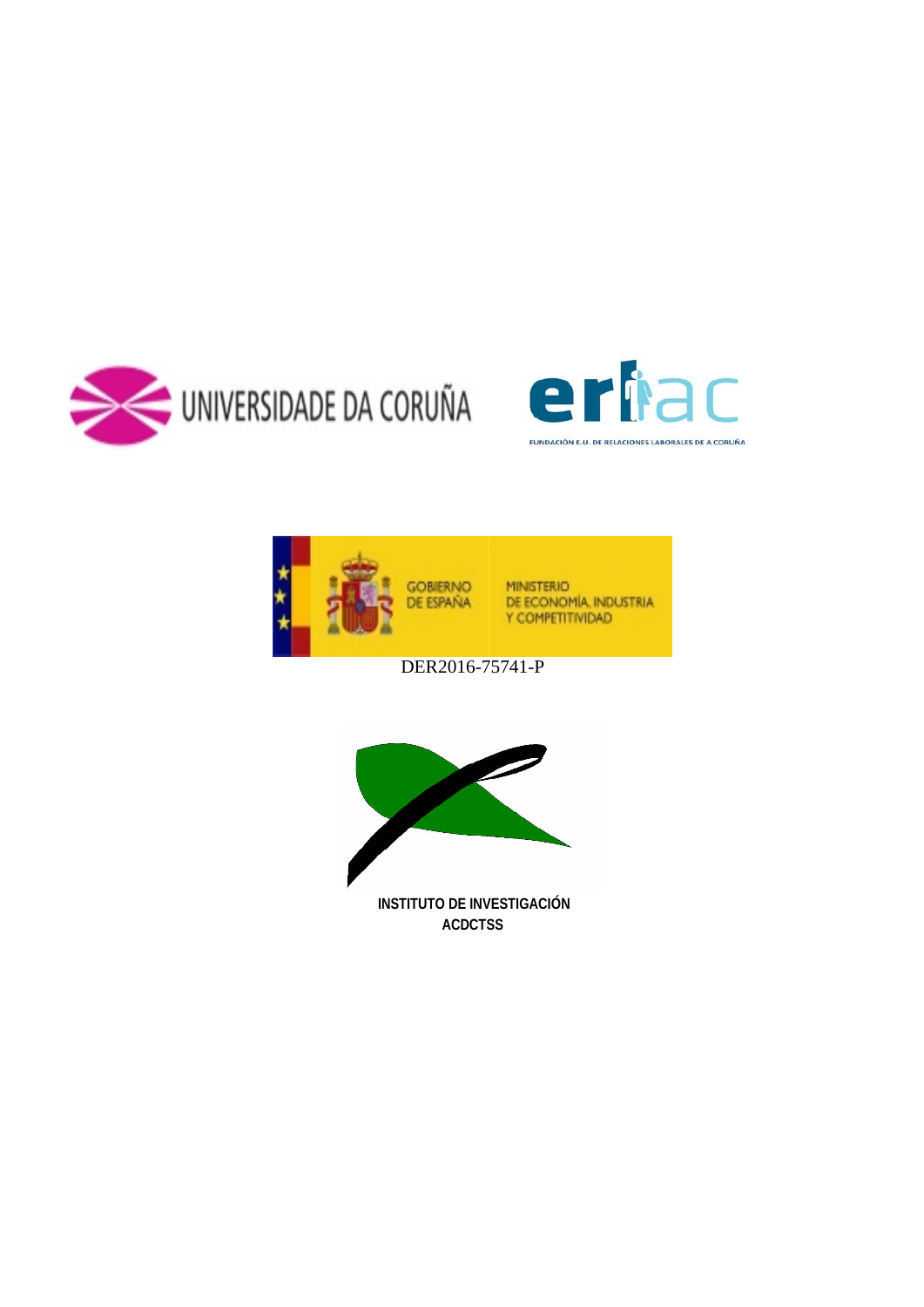





# **XIV CONGRESO INTERNACIONAL DE DERECHO COMPARADO DEL TRABAJO XIVth INTERNATIONAL CONGRESS ON COMPARATIVE LABOR LAW**

# **«EL IMPACTO SOBRE EL TRABAJO DE LA ECONOMÍA DIGITAL. THE IMPACT ON THE EMPLOYMENT OF THE DIGITAL ECONOMY»**

**Universidad de A Coruña / University of A Coruña**

**Instituto de Investigación de la Asociación Coruñesa de Derecho Comparado del Trabajo y de la Seguridad Social / Research Institut of the Corunnean Association of Comparative Labor and Social Security Law**

**Fundación E.U. de Relaciones Laborales de A Coruña, centro adscrito de la Universidad de A Coruña / School of Labor Relations, adscribed center to the University of A Coruña**

**Directores del Congreso / Directors of the Congress Jesús Martínez Girón – Alberto Arufe Varela Catedráticos de Derecho del Trabajo-Universidad de A Coruña / Professors of Labor Law-University of A Coruña**

> **Facultad de Derecho / School of Law Universidad de A Coruña / University of A Coruña 16-17 diciembre 2019 / 16-17 December 2019**



DER2016-75741-P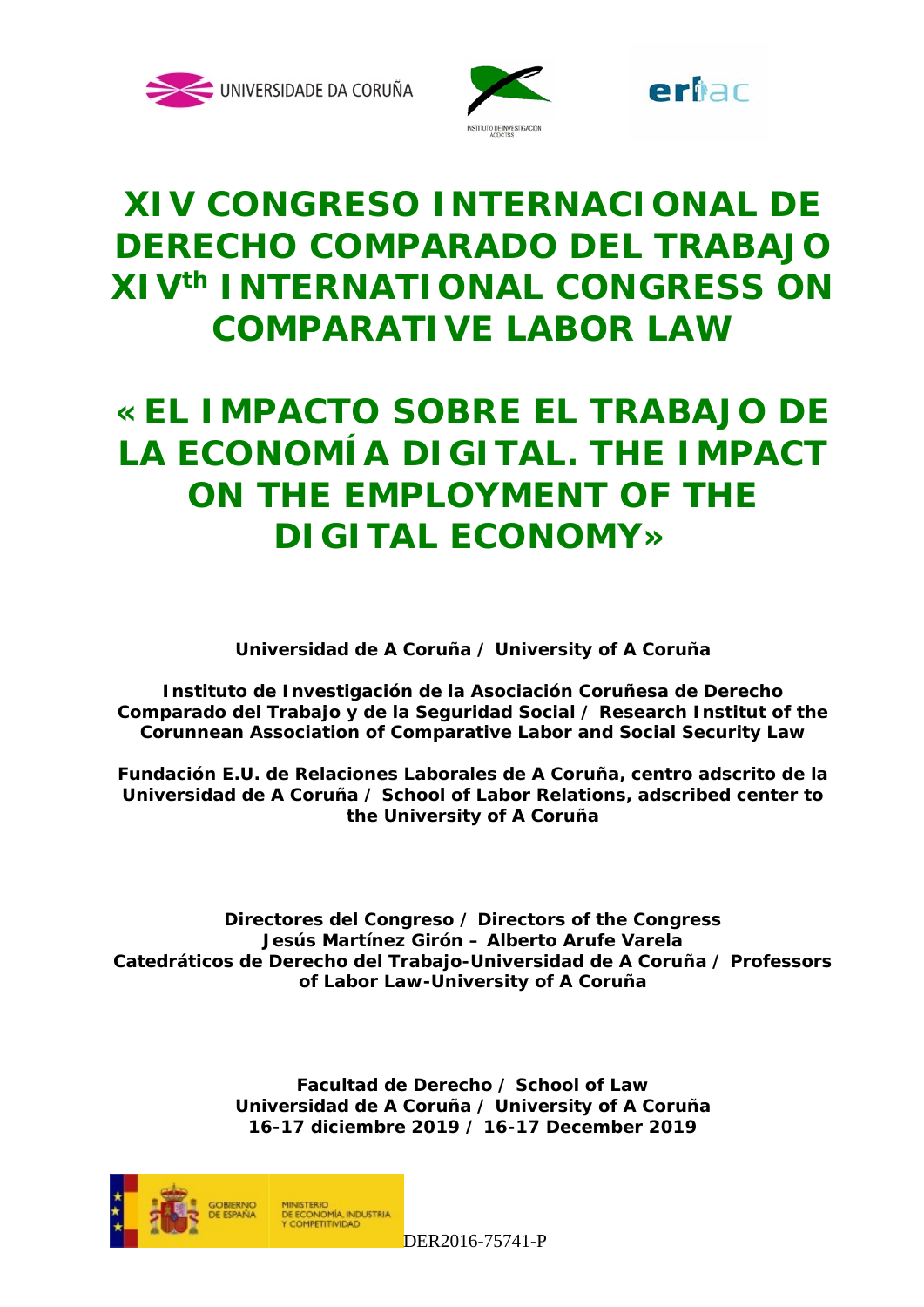



erhac

# Lunes 16 diciembre / Monday 16 December

16:45 Acreditación / Acreditation

17:00 Inauguración / Inauguration

José Antonio Seoane Rodríguez. Decano de la Facultad de Derecho-Universidad de A Coruña / Dean of the School of Law-University of A Coruña

17:30 Primera ponencia plenaria y debate / First plenary report and debate *El impacto sobre el trabajo de la economía digital en Portugal The impact on the employment of the digital economy in Portugal* António Monteiro Fernandes. ISCTE-Instituto Universitario de Lisboa y Universidade Nova de Lisboa / ISCTE-University Institut of Lisbon and Nova Universidade of Lisbon Luisa Teixeira Alves. ISCTE-Instituto Universitario de Lisboa / University Institut of Lisbon

18:15 Segunda ponencia plenaria y debate / Second plenary report and debate *El impacto sobre el trabajo de la economía digital en Italia The impact on the employment of the digital economy in Italy* Luca Nogler. Universidad de Trento / University of Trento Orsola Razzolini. Universidad de Genova / University of Genoa

19:00 Tercera ponencia plenaria y debate / Third plenary report and debate *El impacto sobre el trabajo de la economía digital en Austria The impact on the employment of the digital economy in Austria* Günther Löschnigg. Universidad de Graz / University of Graz Nora Melzer-Azodanloo. Universidad de Graz / University of Graz

19:45 Cuarta ponencia plenaria y debate / Fourth plenary report and debate *El impacto sobre el trabajo de la economía digital en Croacia The impact on the employment of the digital economy in Croatia* Ivana Vukorepa. Universidad de Zagreb / University of Zagreb

20:30 Fin de la primera sesión / End of the first session

PIINISTERIO<br>DE ECONOMÍA, INDUSTRIA<br>Y COMPETITIVIDAD